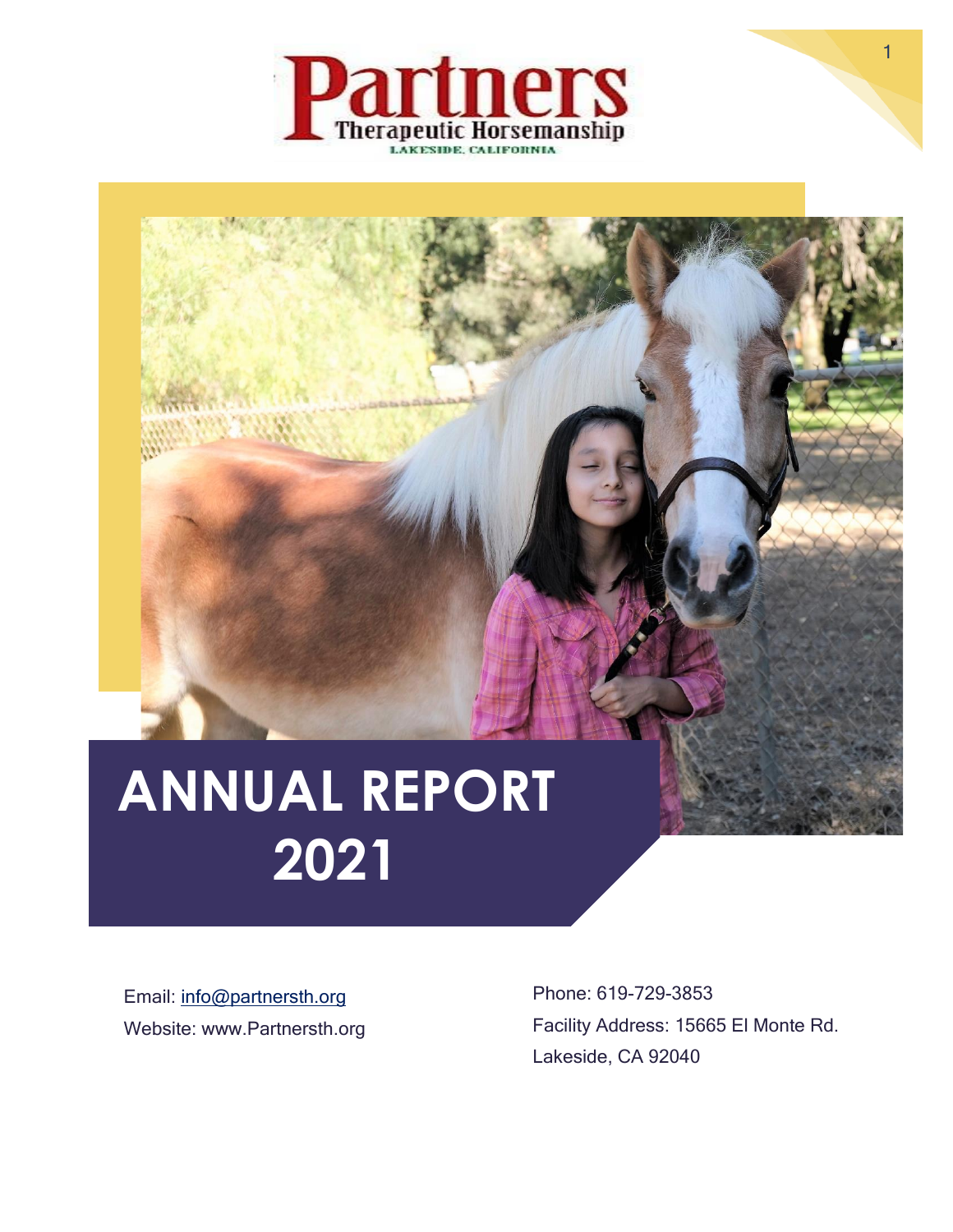## **TABLE OF CONTENTS**

| <b>GENERAL SUMMARY</b>                                                                                                                        |    |
|-----------------------------------------------------------------------------------------------------------------------------------------------|----|
|                                                                                                                                               |    |
|                                                                                                                                               |    |
|                                                                                                                                               |    |
|                                                                                                                                               |    |
|                                                                                                                                               |    |
|                                                                                                                                               |    |
|                                                                                                                                               |    |
|                                                                                                                                               |    |
|                                                                                                                                               | 11 |
| <b>LOOKING AHEAD</b><br><u> 1980 - Johann Barn, mars and de Branch Barn, mars and de Branch Barn, mars and de Branch Barn, mars and de Br</u> |    |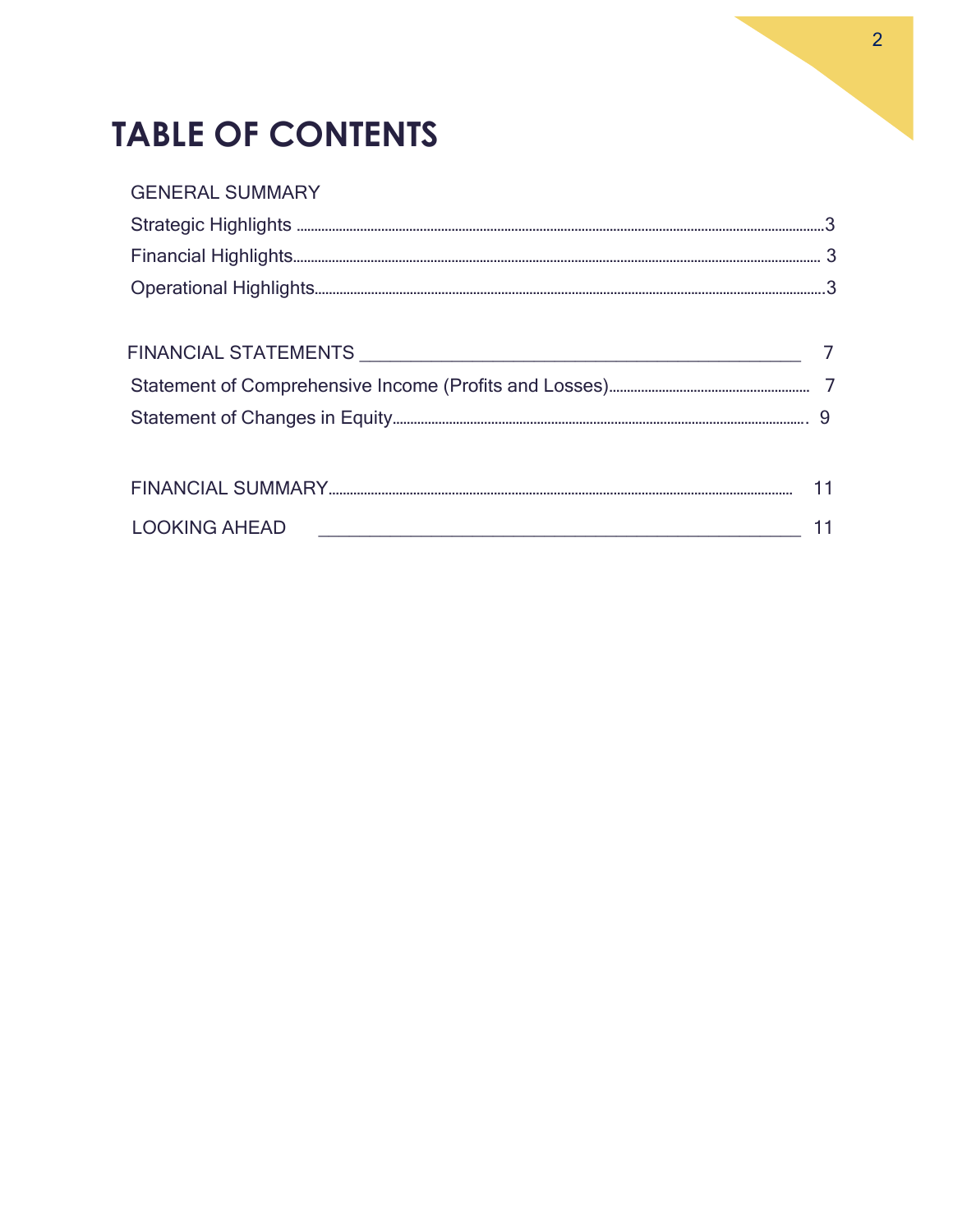# **GENERAL SUMMARY**

### <span id="page-2-0"></span>**Strategic Highlights**

In 2021 we accomplished some long-term goals and are very pleased with the results.

### <span id="page-2-1"></span>**Financial Highlights**

We were fortunate to be awarded grant money for Covid Relief from both the state and the county. This alleviated some of our losses in lesson revenue from the prior year.

### **Operating Highlights**

In January of 2021 we lost our beloved pony, Scarlet, due to complications from colic. She served with us for 18 years and was the most perfect pony. Scarlet understood her job as did none other of our therapy horses. She will be deeply missed. Throughout the year we have addressed ongoing health issues with our horses, as many are advancing in age. Thanks to Bobbi, Ellie and Kristen, the feed and supplement regime was evaluated and adjusted, as well as treatment for other issues. In January also, a new volunteer named Josh, began writing for Partners' newsletter.

In February Partners officially leased Oly and Apple. We also had a professional saddle fitter come in and customize volunteer Shane's saddle to fit Max. Laura B. was designated as a PATH,Int. mentor. She had three instructors in training and they hope to complete the process in 2022.

In April, after 18 years volunteer, both as a ranch participant and as Board of Directors Treasurer, Janet, retired. Board member Judith Eisenberg agreed to step in as the new treasurer.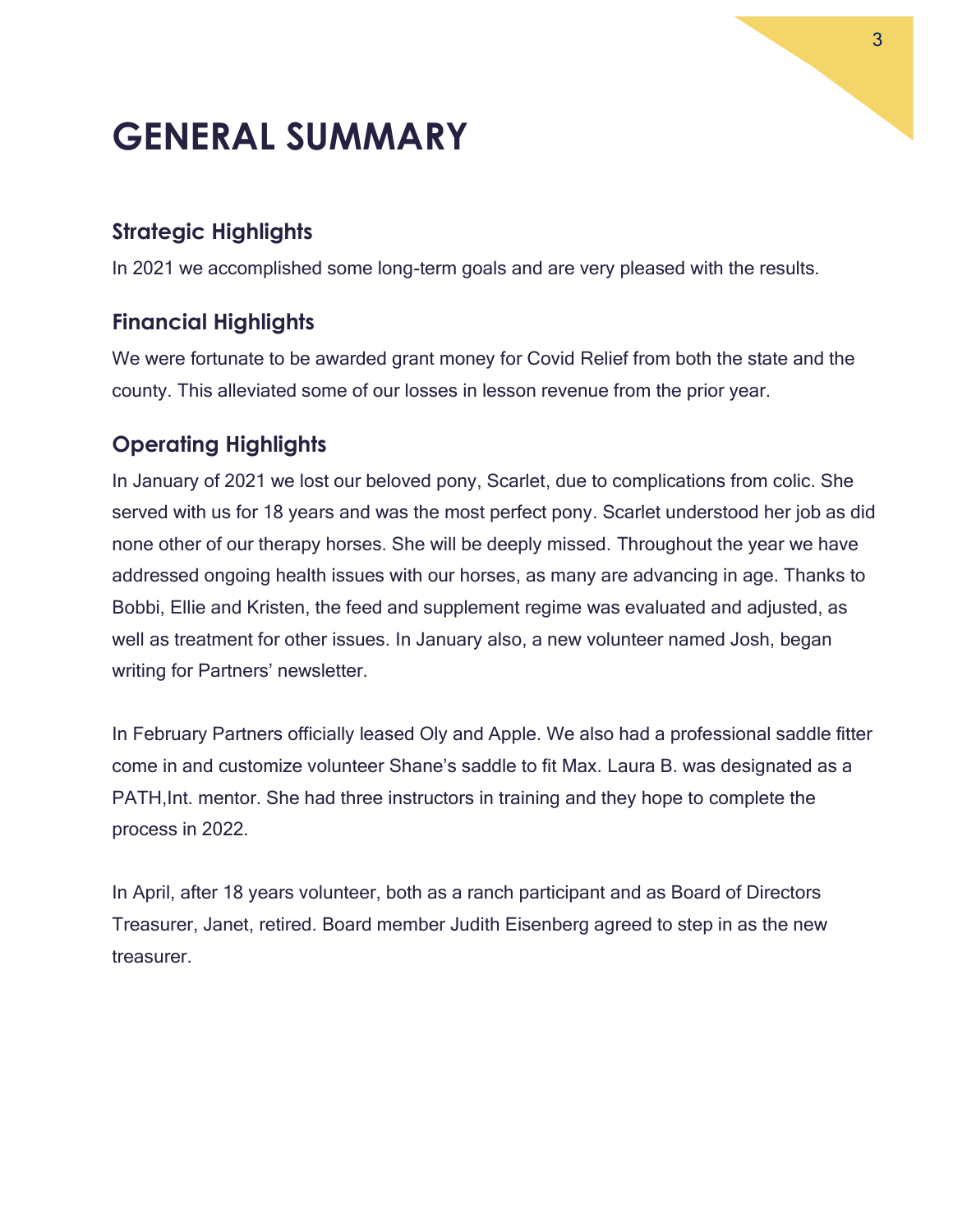### At long last

Probably one of our biggest accomplishments was the completion of the new corral covers for our horses. Through donations from board members, the entire corrals were redone with grading, new. decomposed granite footing, and new stall mats. With the extended covers, it established a continuous shade structure along our entire corral area. Having moved on from our



original contractor, we attempted to recover our deposit money since they did not deliver as promised. The company has since declared bankruptcy. In April we were also awarded a grant from Autism Speaks. Administration of that grant continued throughout the rest of 2021, and into 2022. We needed additional horses and so we began evaluations with three horses offered to us for use by boarders already at the ranch. We tried Buddy, Annie, and Roman. For various reasons we continue only with rare lessons with Roman when his owner is teaching. Kristen, his owner, was also hired as the new equine coordinator. Patti, a new instructor in training, began her work with her mentor, Laura Barton, to seek PATH CTRI credentialing.

During May and June Covid CDC Guidelines continued to change in what seemed like a weekly basis. Partners adapted its practices to follow the most recent guidelines. To this effort, we were awarded a \$15,000 grant from the State of California for Covid Relief. Shannon, who was a new volunteer for us, began making multiple repairs and new construction. A sky light was installed in the tack shed, new saddle racks constructed, crosstie divisions erected, weeds were "wacked" and much more.

July and August saw both Lena and Kristen were off for 1-2 months for medical related reasons. Becky, another instructor in training, held a two-week summer camp for special needs children. Expenses were covered by another non-profit group. Partners lent horses for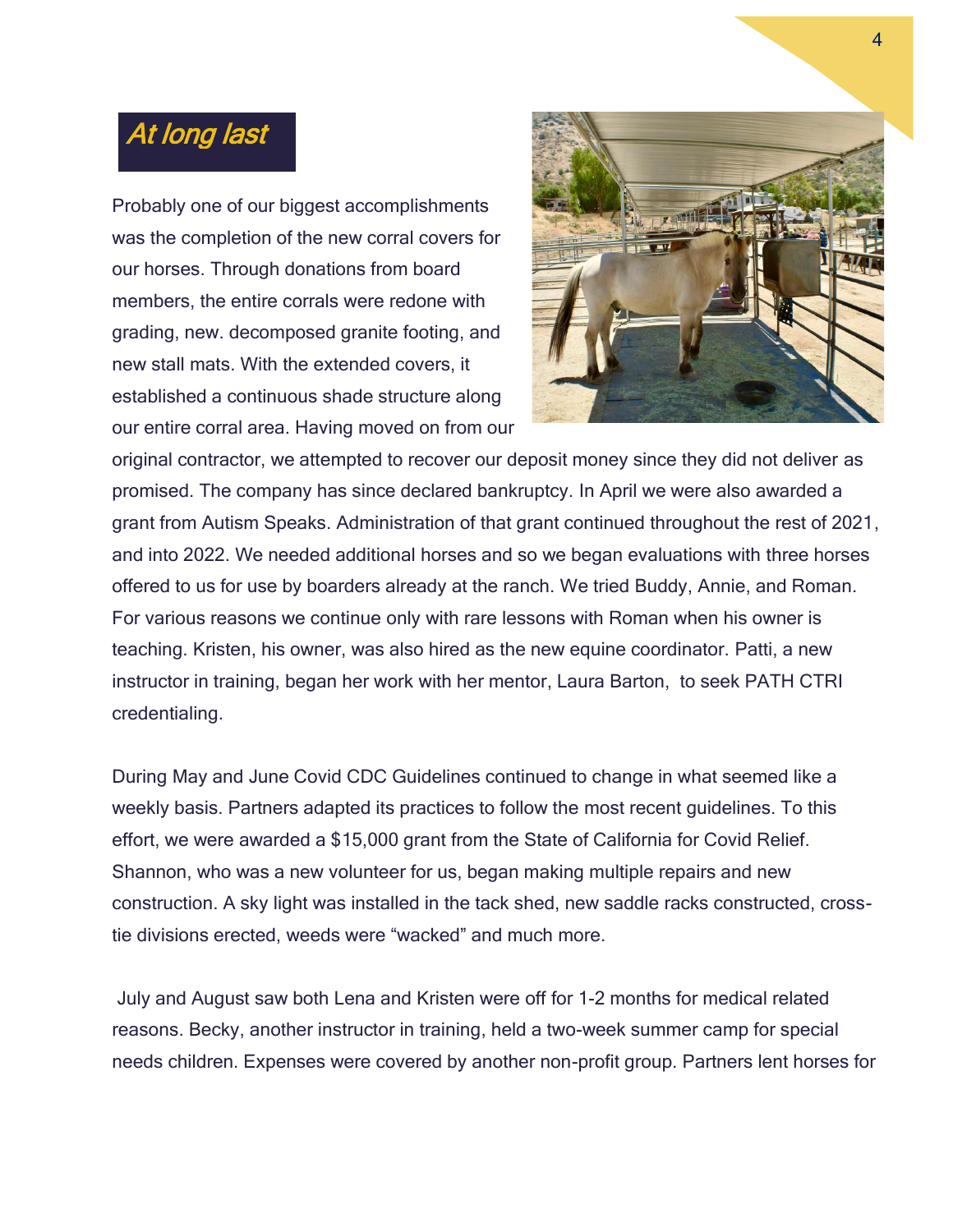an hour or so a week, and in addition they utilized our instructors and some volunteers during their horse time.

In November, Emily essentially became a full-time employee. Her duties expanded to handle all incoming volunteers, their training and scheduling, She contacted potential new students and handled lesson program scheduling, as well as assisting with equine care activities. Emily planned and implemented a very successful photo shoot with students, families, and ranch boarders. Thanks to Mark Oberman for volunteering his photo skills. A PEMF (pulsed electromagnetic field) machine for use on our therapy horses was donated to the program by board of director member, Bobbi Buettgenbach.

In December the PEMF machine arrived and Ellie and Bobbi conducted an in-service to teach Partners' instructors how to use this new tool. We also held our second gymkhana fundraiser

In Summary;



• Partners gave 1246 lessons to 79 different students. This is over a 100% increase in the number of lessons given last year, 2020, during the Covid restrictions.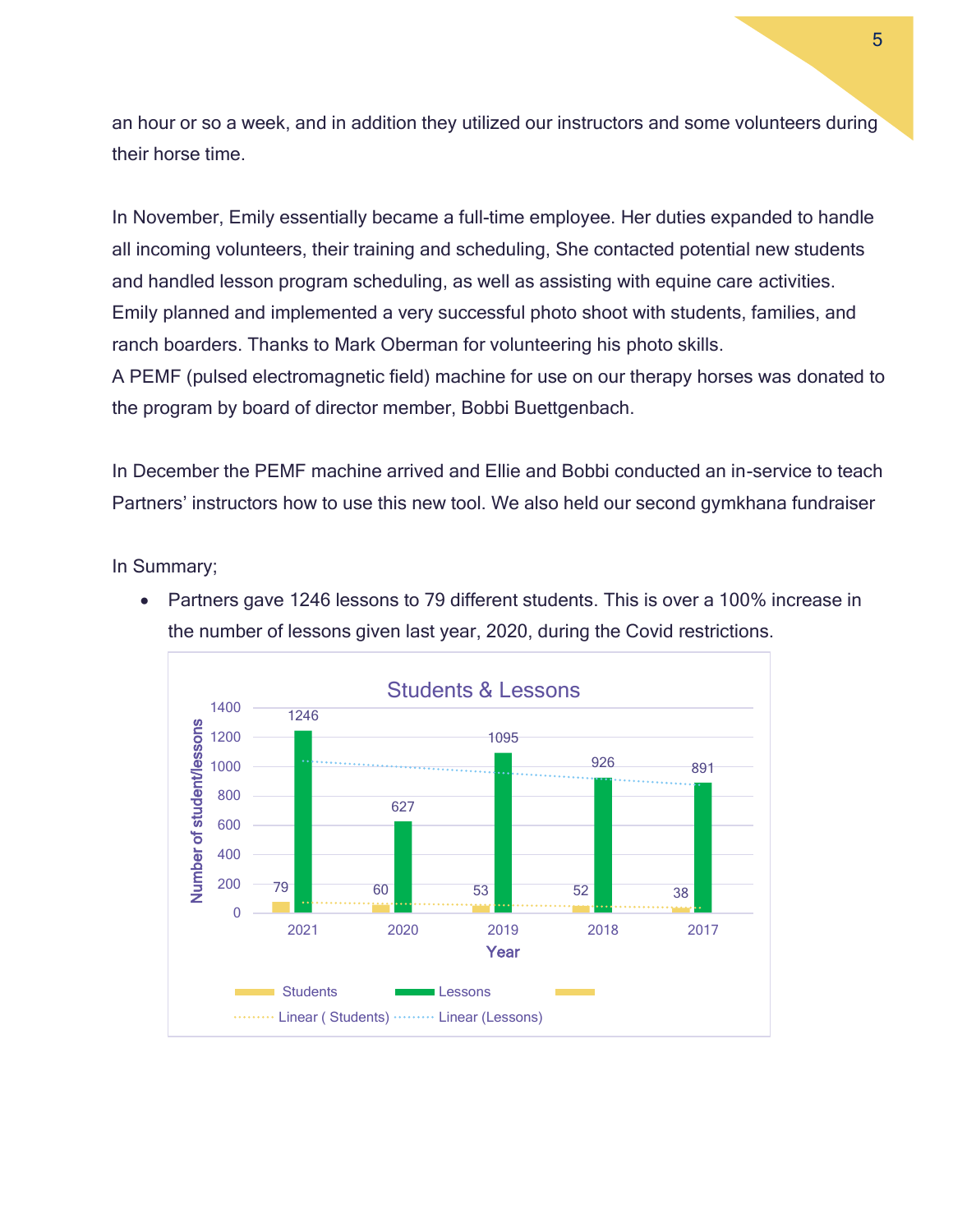• Fifty-five volunteers contributed more than 4682 hours valued at \$157,354. The Independent Sector every year calculates the average value of one volunteer hour and publishes a national average as well as state-specific averages. This year (2020) the national average is \$28.54, and California's average is \$33.61 per hour.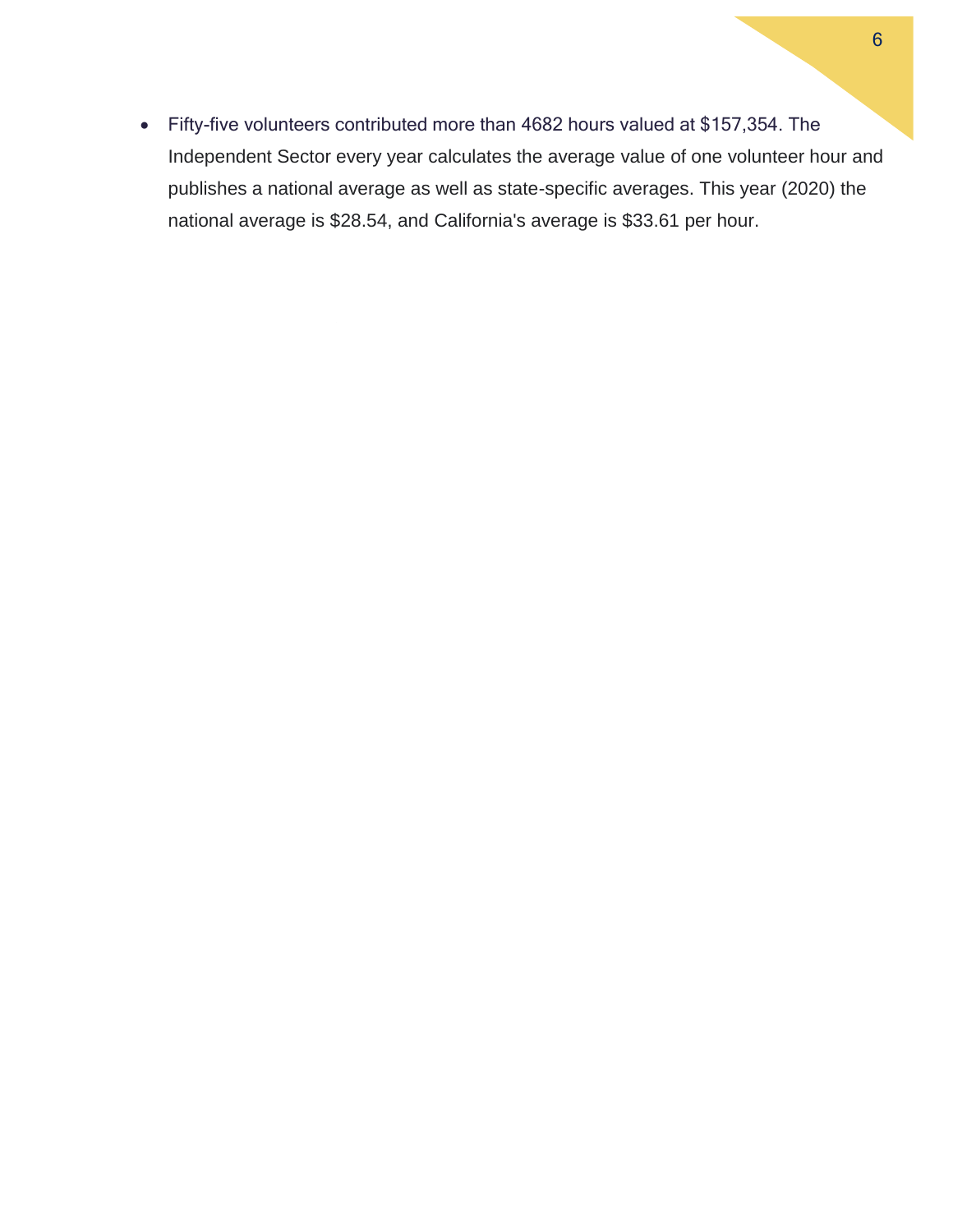# **Financial Statements**



### **Statement of Comprehensive Income (Profits and Losses)**

| <b>Profit and Loss</b> |                                          |
|------------------------|------------------------------------------|
| <b>PartnersTH</b>      | Date Range: Jan 01, 2021 to Dec 31, 2021 |
| <b>ACCOUNTS</b>        |                                          |

| <b>Income</b>                                        |              |
|------------------------------------------------------|--------------|
| Direct Public Grants - Nonprofit Organization Grants | \$26,000.00  |
| Direct Public Support - Corporate Contributions      | \$2,328.43   |
| Direct Public Support - Individual Contributions     | \$59,432.06  |
| In Kind Donations / Goods                            | \$6,975.08   |
| In Kind Donations / Professional Services            | \$19,388.00  |
| Invoice Overpayment                                  | $-$10.00$    |
| Program Income - Program Service Fees                | \$31,635.00  |
| <b>Total Income</b>                                  | \$145,748.57 |
|                                                      |              |
| <b>Total Cost of Goods Sold</b>                      | \$0.00       |
|                                                      |              |
| <b>Gross Profit</b>                                  | \$145,748.57 |
| As a percentage of Total Income                      | 100.00%      |
| <b>Operating Expenses</b>                            |              |
|                                                      |              |
| <b>Accounting Fees</b>                               | \$677.16     |
| Advertising / Public Relations                       | \$237.00     |
| <b>Boarding Fees</b>                                 | \$22,200.00  |
| Dues / Subscriptions                                 | \$780.00     |
| <b>Equipment &amp; Supplies</b>                      | \$1,293.27   |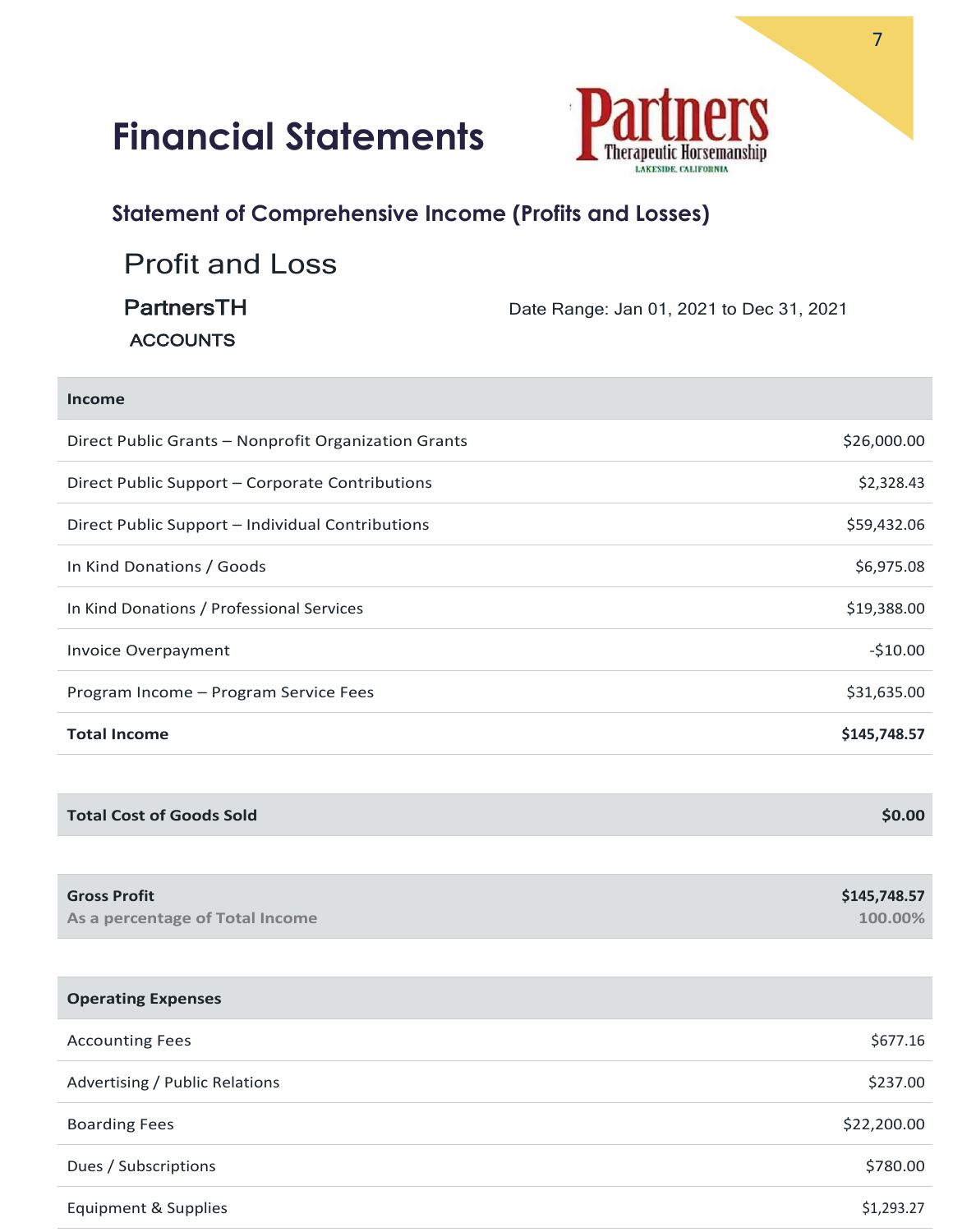| <b>Operating Expenses cont.</b>           |              |  |
|-------------------------------------------|--------------|--|
| Feed / Supplements / Meds                 | \$17,298.71  |  |
| In Kind Donations / Goods                 | \$6,975.00   |  |
| In Kind Donations / Professional Services | \$19,388.00  |  |
| Insurance - Workers Compensation          | \$2,872.45   |  |
| Insurance - Property/Liability            | \$1,194.00   |  |
| Legal Fees                                | \$75.00      |  |
| <b>Merchant Account Fees</b>              | \$928.37     |  |
| Payroll - Employer Taxes                  | \$4,037.03   |  |
| Payroll - Service Fees                    | \$597.00     |  |
| Payroll - Gross Salaries                  | \$43,999.02  |  |
| Program Assistant                         | \$1,417.50   |  |
| Utilities                                 | \$125.00     |  |
| Veterinary / Chiropractic Care            | \$11,726.74  |  |
| <b>Total Operating Expenses</b>           | \$140,196.25 |  |

| <b>Net Profit</b>               | \$5,552.32 |
|---------------------------------|------------|
| As a percentage of Total Income | 3.81%      |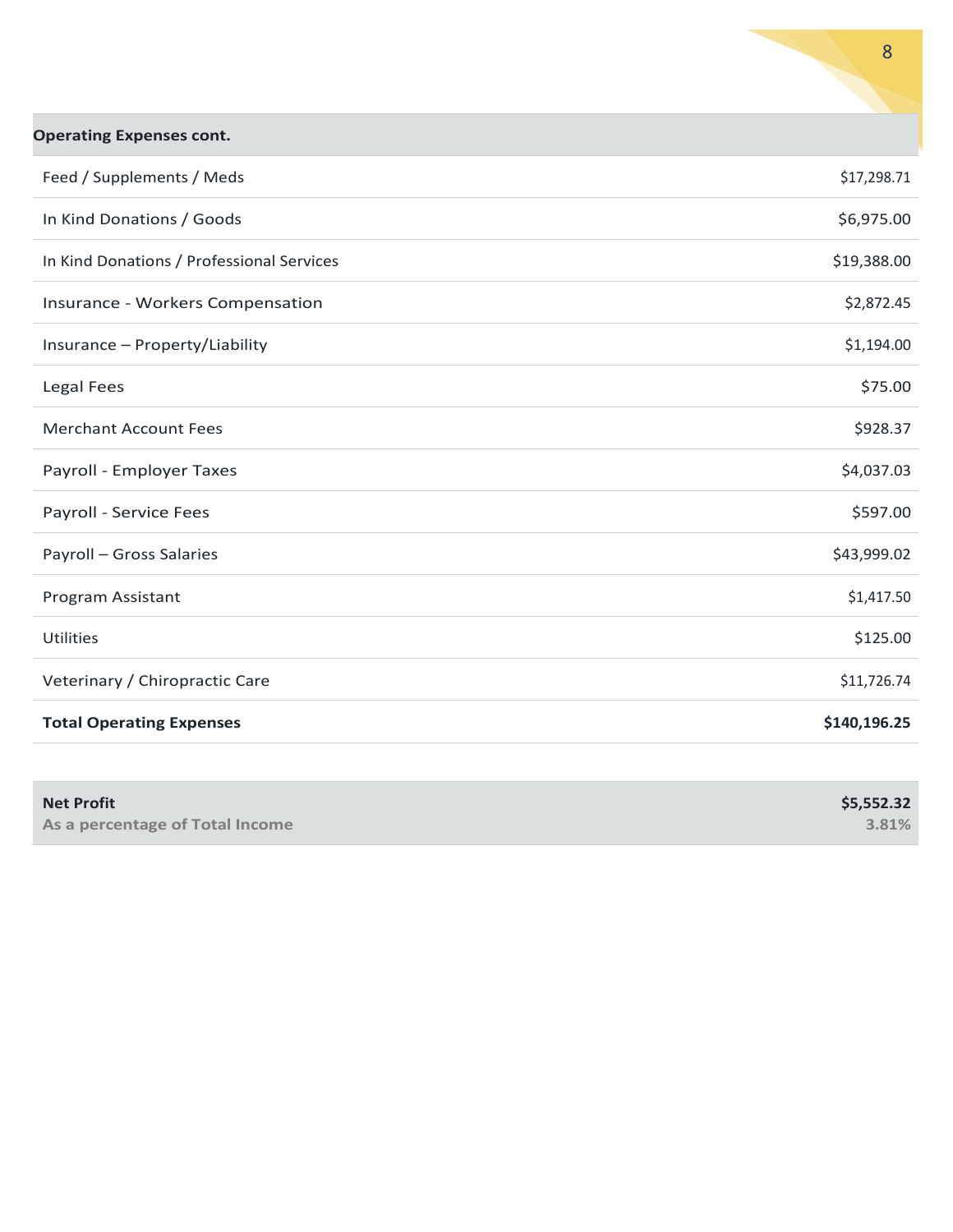### Balance Sheet

### **PartnersTH**

As of Dec 31, 2021



#### **ACCOUNTS**

| <b>Assets</b>       |                                   |               |
|---------------------|-----------------------------------|---------------|
|                     | <b>Cash and Bank</b>              |               |
|                     | Cash on Hand                      | $-$40,464.23$ |
|                     | Payments by Wave                  | \$49,200.74   |
|                     | <b>Total Cash and Bank</b>        | \$8,736.51    |
|                     | <b>Other Current Assets</b>       |               |
|                     | <b>Accounts Receivable</b>        | \$800.00      |
|                     | <b>Total Other Current Assets</b> | \$800.00      |
|                     | <b>Long-term Assets</b>           |               |
|                     | Horses                            | \$10,966.00   |
|                     | <b>Total Long-term Assets</b>     | \$10,966.00   |
| <b>Total Assets</b> |                                   | \$20,502.51   |
|                     |                                   |               |

### Liability

### Current Liabilities

#### Total Current Liabilities

\$0.00

**Long-term Liabilities**

Total Long-term Liabilities

\$0.00

Total Liabilities

\$0.00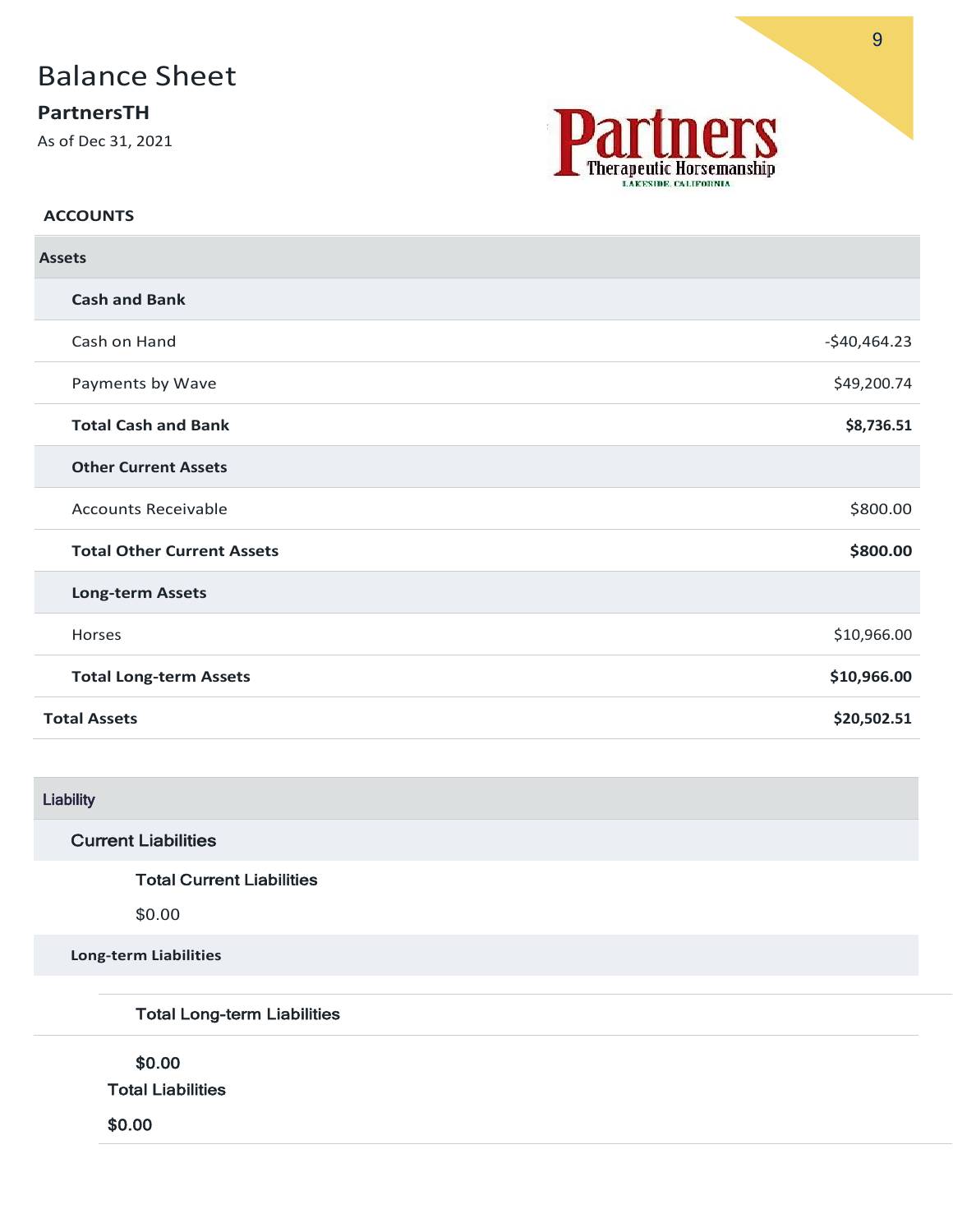| <b>Equity</b>                               |              |
|---------------------------------------------|--------------|
| <b>Retained Earnings</b>                    |              |
| Profit for all prior years                  | $-$4,407.73$ |
| Profit between Jan 1, 2021 and Dec 31, 2021 | \$5,552.24   |
| Owner's Equity                              | \$19,358.00  |
| <b>Total Retained Earnings</b>              | \$20,502.51  |
| <b>Total Equity</b>                         | \$20,502.51  |

10